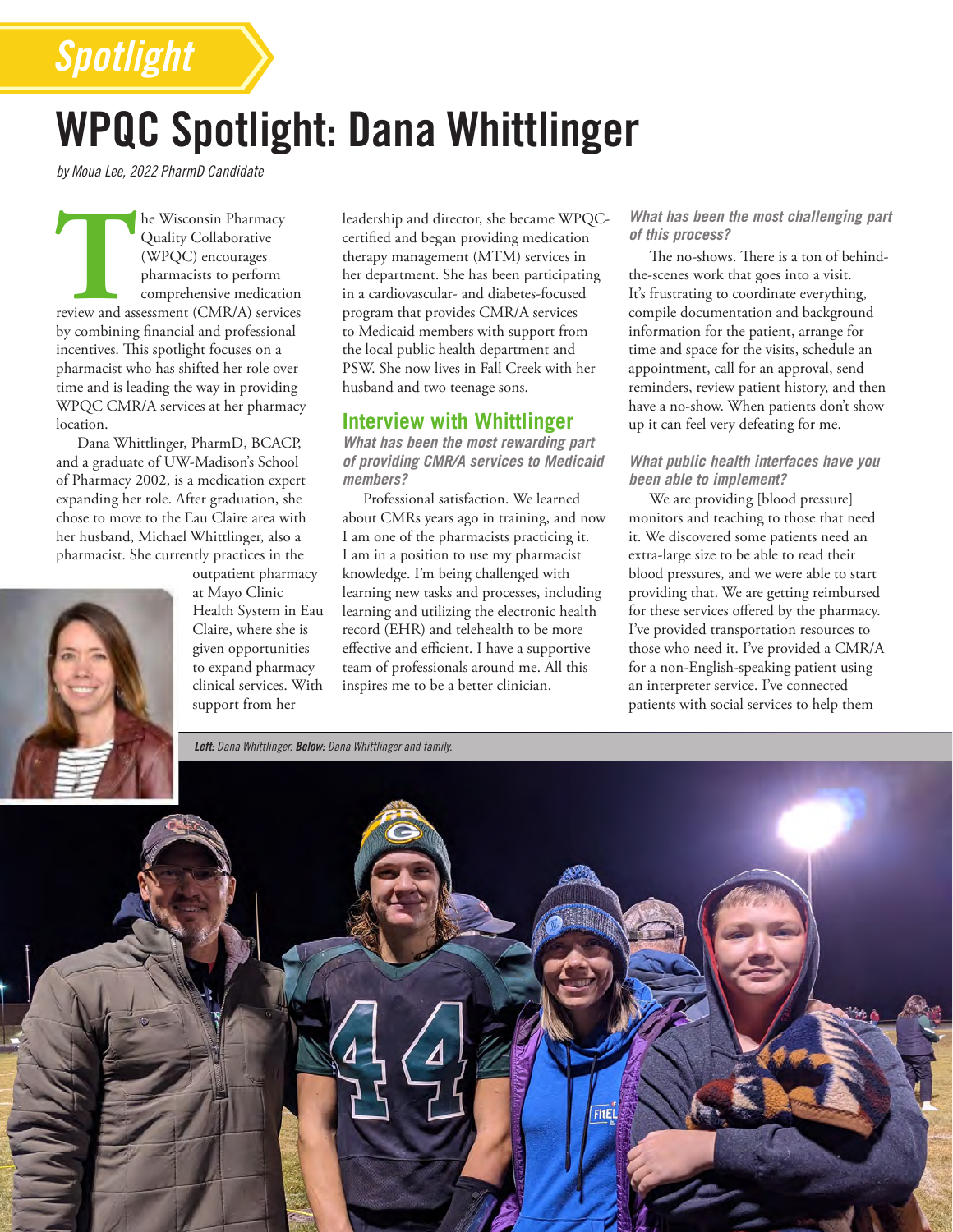make appointments and coordinate other care, as some patients may not know how to navigate this with today's technology. We have MTM pharmacists in other departments, and I have been able to coordinate with them with regards to consistent documentation and communication about mutual patients.

#### *What do you see the WPQC program growing into?*

I'm hoping to involve more pharmacists at my institution to provide CMR/As for our patients or even to help identify patients. We will have an ambulatory pharmacy resident starting in 2022, and I hope that individual can become involved as well. We are looking at getting other commercial insurance plans to support this service in addition to the Medicare and Medicaid patients we offer this for.

**54 The Journal** November/December 2021 *www.pswi.org*

#### *What would you like to tell other pharmacists who may be hesitant or do not know WPQC?*

I know it may feel difficult to start and complete projects in a busy retail or clinic setting, but PSW does listen and will help you find solutions for a real-world pharmacy. PSW staff Helene McDowell and [Kari Trapskin](https://www.pswi.org/Membership/Directories/PSW-Staff-Directory) are available for questions if they should arise. PSW has great resources. Participating in their trainings and pilot programs has been helpful. Having support from your own institution is also essential. My director, Michele Richmond, has provided connections, staffing flexibility, and sometimes emotional support when I'm questioning my efforts. My team in the pharmacy permits me time to work, space in the pharmacy to meet [and] support billing, and more. The MTM pharmacists in our other departments were willing to let

me shadow their MTM visits and well as provide instruction for EHR documentation and more.

Moua Lee is a 4th Year Doctor of Pharmacy Candidate at the University of Wisconsin-Madison School of Pharmacy, WI.

*Disclosure: The authors declare no real or potential conflicts or financial interest in any product or service mentioned in the manuscript, including grants, equipment, medications, employment, gifts, and honoraria.* 

# **PRECISION MEDICINE MS DEGREE & CERTIFICATE PROGRAM**

# **NOW ENROLLING Spring 2022!**

- All Clinicians Including<br>Pharmacists Eligible to Apply
- **Online Distance** Learning
- 18 Experienced Course<br>Directors Including 11<br>Physicians
- Customizable Curriculum

# **Begin Your Application Today:**

https://admissions.mcw.edu/apply

# **Visit Our Website:**

https://mcw.edu/precision-medicine